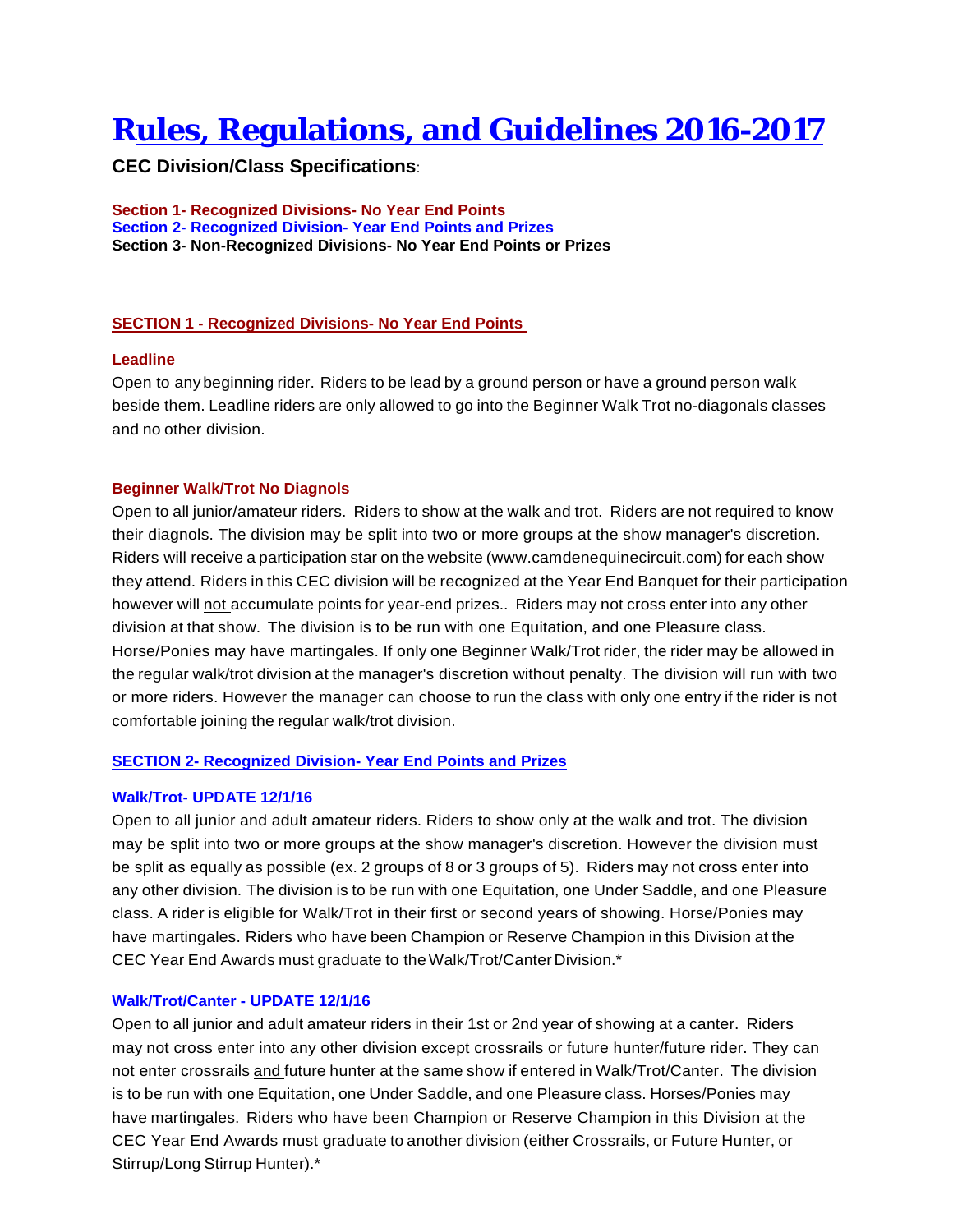## **CEC Crossrail Equitation Division- Fence height not to exceed 18"- UPDATE 12/1/16**

No age limit. Open to riders in their first or second year of showing over crossrail fences. Riders may cross enter into either Walk/Trot/Canter or Future Hunter/Future Rider, but not both at the same show. Riders may not cross enter into any other divisions. Martingales are allowed. Riders who have been Champion or Reserve Champion in this division at the CEC Year End Awards must graduate to another division (either Future Hunter/Future Rider, Short/Long Stirrup, or CEC Hunter). Amateur riders must meet amateur status requirements. Simple lead changes are permitted in the correct location and should not be penalized. The three-inch rule does not apply in this division.<sup>\*</sup>

#### **CEC Crossrail Hunter Division- Fence height not to exceed 18"**

To be judged by, and points given to horse/rider combination. More than one person may ride the same horse in this division. Both horse and rider must be a CEC member for points to count. Same rules and eligibility requirements as the Crossrail Equitation Division.\*

#### **CEC Future Hunter/Future Rider Division-Fence height 18" vertical**

*Future Rider Equitation may be offered at some CEC shows but riders will not receive points for CEC Year End Awards in a Future Rider Equitation Division.*

## *CEC Future Equitation- Not a CEC Year End Awarded class*

#### **Future Hunter**

Open to horses/ponies in their first or second year of showing who have not jumped over 2'3" in a recognized show. This class provides horses show experience without breaking their pre-green status. Junior/Amateur/Professional riders may participate in other hunter classes on a different horse.

Junior/Amateurs in Short/Long Stirrup may participate in Future Hunter on the same horse if the horse is eligible for the division. A horse who has jumped 2'3" or higher in equitation classes is no longer eligible. This class fills the gap that the Baby Green/Young Hunters class covered. The points are carried with the horse.

#### **Future Riders- (18" Vertical)**

Open to beginning riders over fences with an 18" Vertical. Riders may participate in their age group equitation classes on the flat or any other flat class they are eligible for.. Future Riders may cross enter into only one other of the following divisions at the same show. Walk/Trot/Canter or Crossrails or Short/Long Stirrup Division. However they are not eligible to do three divisions (Walk/Trot/Canter and Crossrails and Future Hunter) at the same show. This class fills a gap that the Pre-short/long Stirrup/Rusty Spur covered. The points will be carried with the rider.

**CEC Future Classes**- Points will be posted on the hunter page. No martingales allowed in the under saddle class. Future Hunter/Future Rider division may be split at the show managers discretion (2 or More Entries per section are required to split the Future Division)

\***Martingales** Are allowed in the walk/trot, walk/trot/canter and the cross-rails hunter undersaddle and equitation flat class.. All other divisions do not allow Martingales in under saddle classes.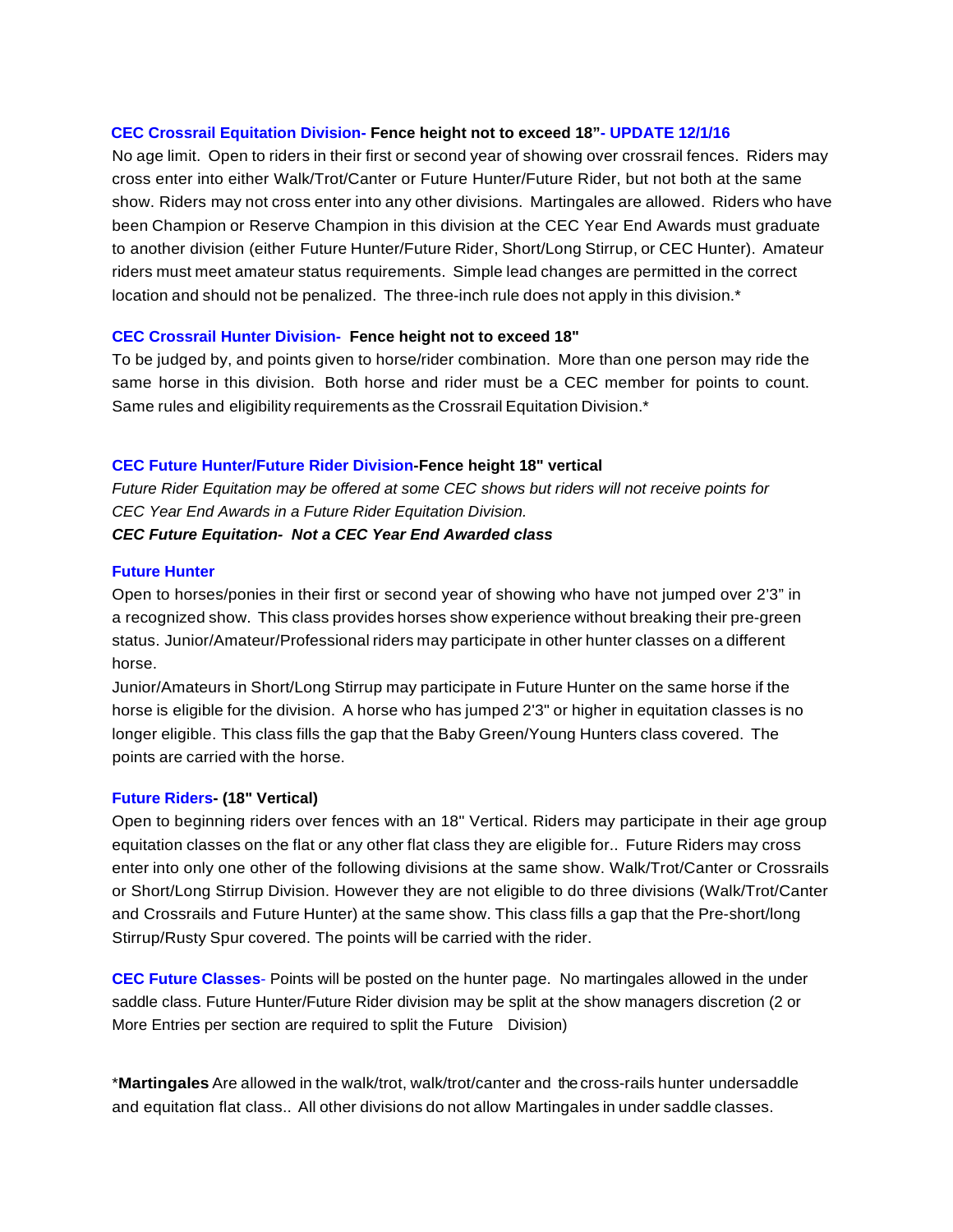#### **Schooling Hunter- Fence height not to exceed 2'6**

Open to any horse or pony/rider combination.

#### **Pre-Green Working Hunter - Fence height 2'3" to 2'6"**

Open to horses that have not shown over fences exceeding 2'0" feet in height at a recognized show prior to the beginning of the current show year. Pre-Green Hunters may cross enter into Schooling Hunter, Age Group Equitations with fences not exceeding 2'6", CEC Medal 2'3" or 2'6", and CEC Scholarship classes 2'6". Pre-Green Hunters may show in CEC Hunter at 2'3"-2'6" if eligible. Pre-Green Hunters may show in Open Hunter or Pre-Child/Adult Hunter if the fence height is 2'3"-2'6". Pre-Green Hunters are not eligible to show in Children's Hunter at 2'9" or Junior/Amateur Hunter at 3'0". Horses/ponies are no longer eligible for Pre-Green Hunter if they show in Regular Working Hunter, Children's Hunter, or Junior/Amateur Hunter with a fence height of 2'9" or higher. Pre-Green Hunters may participate in Schooling Jumper if the fence height does not exceed 2'6".

#### **CEC Hunter and Equitation- Fence height 2'3"**

Open to junior and adult amateur riders on a horse or pony who are showing at the 2'3" fence height. Riders may not cross enter into any classes having a fence height greater than 2'3" with exception of age group equitation, CEC Medal, and CEC Handy Hunter Scholarship Challenge. The rider may participate in schooling hunter, and pre-green hunter at 2'3"-2'6" fence height. The horse/rider may not participate in

Pre-Children's, Children's, Open, Junior, Green, and Regular Hunter at that show. If a rider enters a Pre-Children's, Children's, Open, Junior, Green, and Regular Hunter at another show, they are no longer eligible for CEC Hunter. You may also do the Long Stirrup at PSJ at 2'3" if eligible based on age.

### **Short Stirrup Working Hunter - Fence height 2'**

Open to horses or ponies ridden by a junior rider age 12 and under whose rider is in their first or second year of recognized or unrecognized showing over fences exceeding 18 inches in height. The year in which a rider shall be deemed to begin showing shall be deemed to begin on the date the rider first competes in a show which is recognized by any other state or local horse show organization. The three-inch rule does not apply to this division. Riders may not cross enter into any other classes where fence heights exceed 2'0" inches except age group equitation where fences are 2'6" inches or lower. The rider may show in the Future Hunter division, 18" vertical.

#### **Short Stirrup Equitation - Fence height 2'**

Open to any rider who is eligible to ride in the Short Stirrup Hunter Division.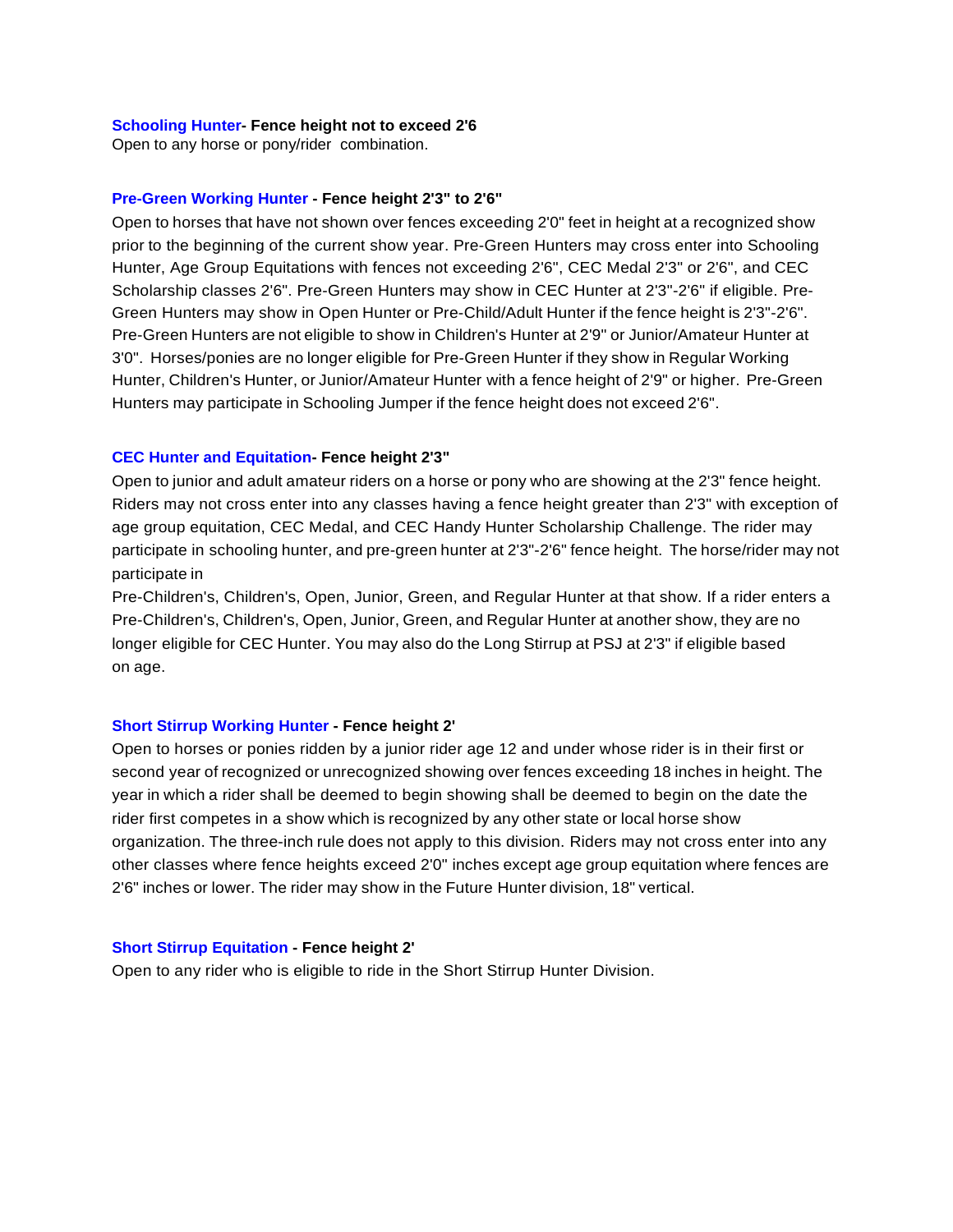#### **Long Stirrup Hunter - Fence height 2'**

Open to horses or ponies ridden by a rider age 13 and over in their first or second year of recognized or unrecognized showing over fences exceeding 18 inches in height. The year in which a rider shall be deemed to begin showing shall be deemed to begin on the date the rider first competes in a show which is recognized by any other state or local horse show organization. The three-inch rule does not apply to this division. Riders may not cross enter into any other classes where fence heights exceed 2'0" inches except age group equitation where fences are 2'6" inches or lower. . (15-17 Age Group Equitation must be 2'6" or lower for the Long Stirrup rider to participate) (Long Stirrup riders are not eligible for the CEC Medal class)

#### **Long Stirrup Equitation - Fence height 2'**

Open to any rider who is eligible to ride in the Long Stirrup Hunter Division.

#### **Pre-Children/Adult Hunter- Fence height 2'6"- UPDATE 12/1/16**

Open to junior and adult amateur riders on a horse or pony. Adult amateurs riders must meet amateur

status requirements. Riders can not cross enter into any hunter classes where a fence height is greater than 2'6 at the same show. Pre-Children/Adult Hunter riders may not cross enter into CEC Hunter at 2'3". If a rider has competed in Pre-Child/Adult Hunter at any recognized horse show they are no longer eligible for CEC Hunter. Pre-Children/Adult Hunter riders are eligible to compete in the CEC Medal and/or CEC Scholarship Class.

#### **Thoroughbred (TB) Hunter**- **Fence Height- 2'6"- ADDED 12/1/16**

A Thoroughbred is considered any horse that has been registered or eligible to be registered with The Jockey Club. Open to junior and adult amateur riders. Adult amateur riders must meet amateur status requirements. Riders cannot cross enter into any hunter classes where a fence height is greater than 2'6 at the same show. Thoroughbred Hunter riders may not cross enter into CEC Hunter at 2'3". Thoroughbred Hunter Junior riders are eligible to compete in the CEC Medal, CEC Scholarship Class. Thoroughbred Hunter riders are eligible to compete in their Age Group Equitation.

#### **Children's Working Hunter - Fence height 2'9"**

Horses and riders competing in this division will be eligible to show in any other classes at the same show for which they are otherwise eligible. Show management may restrict the horses and riders showing in this Division from showing in other classes at their show if other association rules conflict with this rule. Cross entering into the Junior/Amateur Division on the same horse is not allowed. A different rider may cross enter into another division if qualified for it. Cross entering in Pony Hunter is allowed at CEC shows. Children's Hunter, Adult Hunter, and Pony Hunter may be combined at CEC Shows if there are not enough entries to hold the class and will run at the expected fence height if there are not enough entries to hold the class.

Riders may not cross enter into Pre-Children/Adult Hunter or CEC Hunter. Riders may participate in Age Group Equitation Classes, CEC Medals, and CEC Scholarships classes. Riders may participate in Schooling Jumper classes.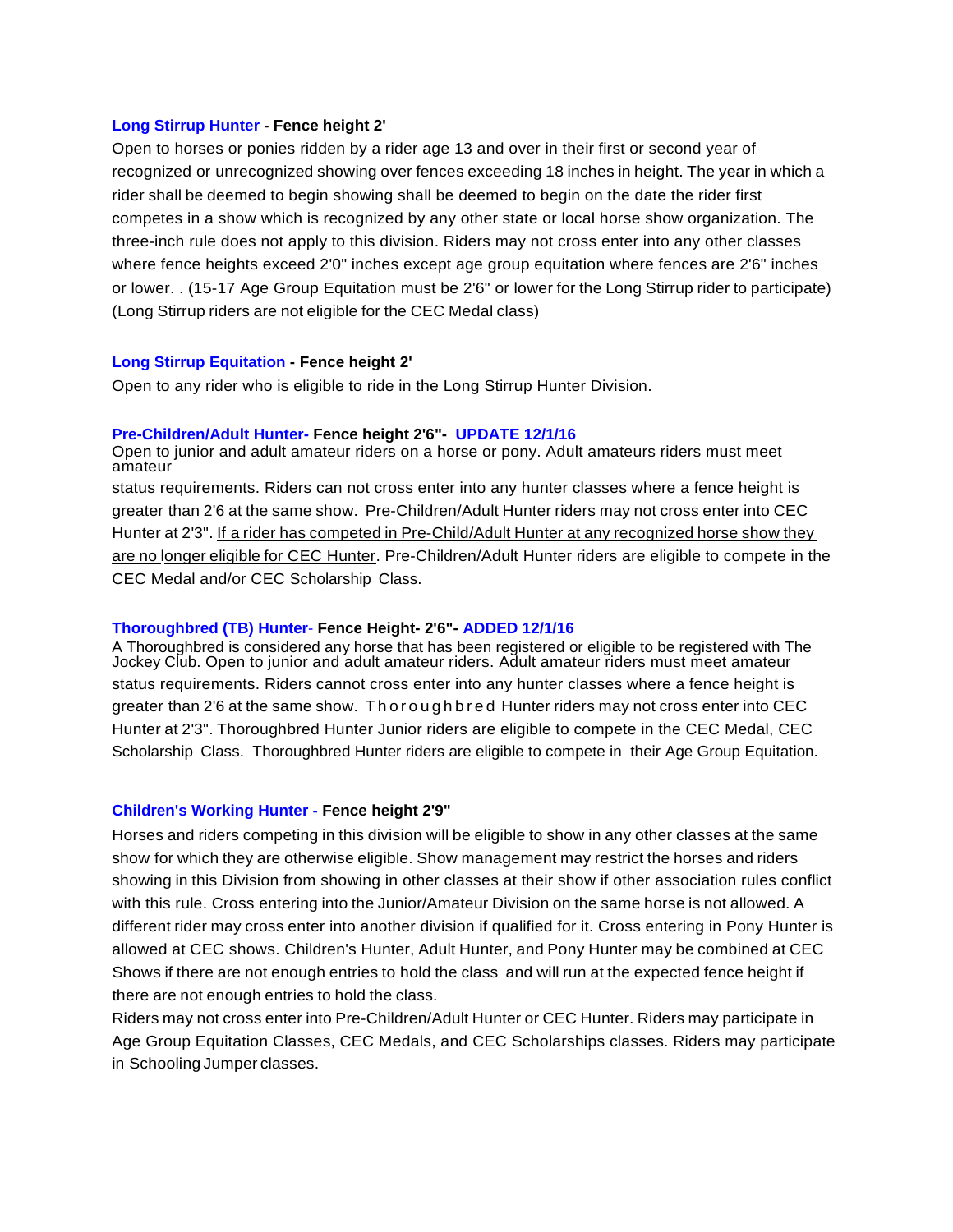## **Equitation Classes- By Age Group**

**11 and Under** - Fence height not to exceed 2'3"

**12 through 14** - Fence height not to exceed 2'6"

**15 through 17** - Fence height not to exceed 2'9"

**Adult Equitation** - Fence height 2'6" - Open to riders 18 years or older who are amateurs.

## **CEC Medal Class - Fence height 2'6"- update 12/1/16**

CEC Shows must offer a CEC Medal Class.

Open to junior riders who are members of CEC. (Junior- 17 and Under as of Dec. 1 of the current show year). Fence heights not to exceed 2'6" over an equitation course. Only one rider per horse or pony. The CEC Medal is to be judged on seat, hands, guidance and control of the horse or pony. Only two (2) riders needed to fill the class. Riders may be asked to return for a flat phase during regular show season shows. In order to qualify for the CEC Medal Finals, a rider must have competed and placed (1st-6th) in three or more CEC medal classes throughout the year. A rider must be in the top 80% in the class prior to the year end horse show. Fractions or decimals will be calculated prior to the medal finals and those with .5 or higher will be rounded up and qualify and those with .499 or lower will not qualify. During the CEC Medal Finals no more than eight riders will be required to return for a test phase that may include flat work and/or several jumps (4 or less). The flat phase counts 20% of the riders score. Winners of the CEC Medal Finals will no longer be eligible to compete in the class.

CEC Medal riders may participate in the CEC Hunter, Pre-green Hunter, Schooling Hunter, Open Hunter, Green Hunter, Regular Hunter, Children's Hunter, Pre-Children's Hunter, and Junior Hunter. Crossrail Hunter, Short Stirrup Hunter, and Long Stirrup Hunter riders may not participate in the CEC Medal. Riders must have competed at 2'3" fence height or higher at horse show competitions. The competitor has to be in good standing with all CEC management and be a member as of the first day they start accumulating points.

#### **CEC Scholarship Class- Fence height 2'3"-2'6"- Handy Hunter**

The junior rider (17 years and under as of Dec. 1) and horse must be a CEC member for points to count. They must be showing in a division at shows jumping 2'3" or higher. The class is to be judged as a handy hunter class. One Horse/rider combination to accumulate points through out the year. A rider may change horses during the show year, but the points will not carry over to the different horse. Points will begin to accrue for the new horse at the next show the rider and new horse attend. The top four point earners are eligible for the scholarship finals test. The top four finalists will then do an essay and horsemanship interview for final placing at a CEC Meeting prior to the year end banquet. If a rider declines to participate in the interview and essay portion of the Scholarship process, they forfeit their spot in the top four places.

They must notify the CEC Board in writing within 72 hours prior to the CEC Scholarship Board Review Meeting. This allows for the board to contact the next person on the list of candidates to participate in the process within 48 hours. Winner of the scholarship will be announced at the banquet. Winner of the actual scholarship money will no longer be eligible to show in the scholarship class.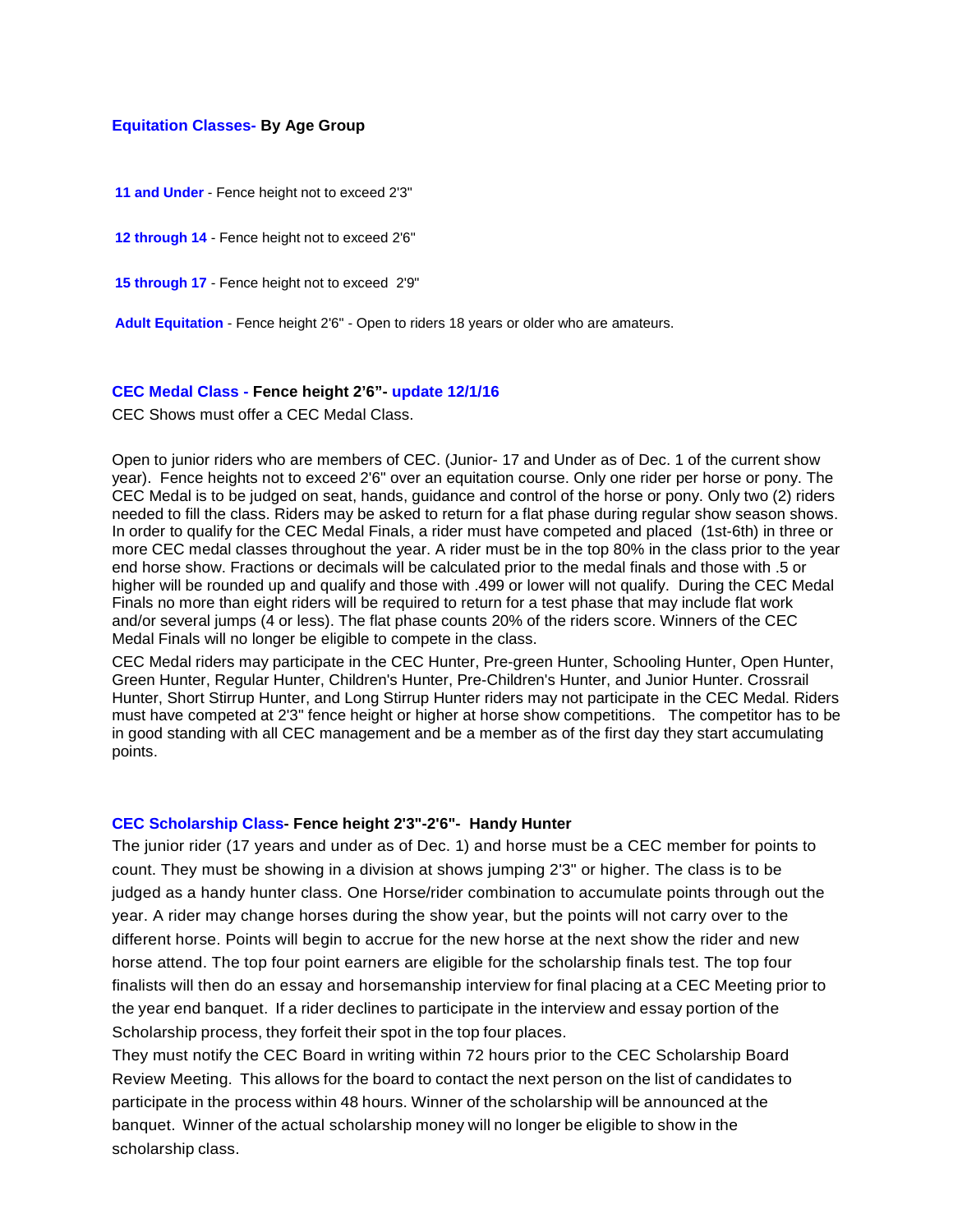## **SECTION 3 -Non-Recognized Divisions- No Year End Points or Prizes**

## *Pony Hunter- Fence height* **2'0",2'3", 2'6"**

This will be a combined division including small, medium and large ponies. Fences for small ponies shall be 2'0 in height with spreads not to exceed 2'. Fences for medium ponies shall be 2'3 in height, with spreads not to exceed 2'3". Fences for Large ponies are not to exceed 2'6" with spreads not to exceed 2'6". Pony sizes: Small Ponies not to exceed 12.2, Medium Ponies not to exceed 13.2 hands, and Large Ponies not to exceed 14.2 hands. Division may be combined with Pre Children's/Adult hunter or Children's/Adult hunter if the show only has one pony entry.

## **Junior Working Hunter - Fence height 3'**

Open to horses shown by a junior exhibitor. To be judged on performance, manners, way of going and soundness. Cross entering into the children's hunter division with the same horse/rider combination is not allowed. Junior hunters and amateur hunters may be combined.

## **Amateur Rider Working Hunter - Fence height 3**'

Open to horses shown by a amateur exhibitor (horses do not have to be owned by the rider). To be judged on performance, manners, way of going and soundness. Cross entering into the Adult Hunter Division with the same rider/horse combination is not allowed.

## **Adult-Amateur Rider Working Hunter - Fence height 2'6"**

Horses and riders competing in this Division will be eligible to show in any other classes at the same show for which they are otherwise eligible. Show management may restrict the horses and riders showing in this Division from showing in other classes at their show, if it is necessary to comply with the requirements of other associations which it is also recognizing at the Show. Exhibitors may not cross enter into the Junior/Amateur Division on the same horse. Riders do not have to own their horses.

#### **Green Working Hunter - First Year fence height 2'9". Second Year fence height 3'.**

Horses are limited to two years of showing in this division. First year mhorses may show over the second year height fences but second year horses may not show over the first year height fences.

#### **Regular/Open Working Hunter - Fence height not to exceed 3'6"**

Open to all horses, with no restriction on previous showing.

#### **Jumper Classes (Schooling/Children's/Adult)- Fence height not to exceed 3'6"**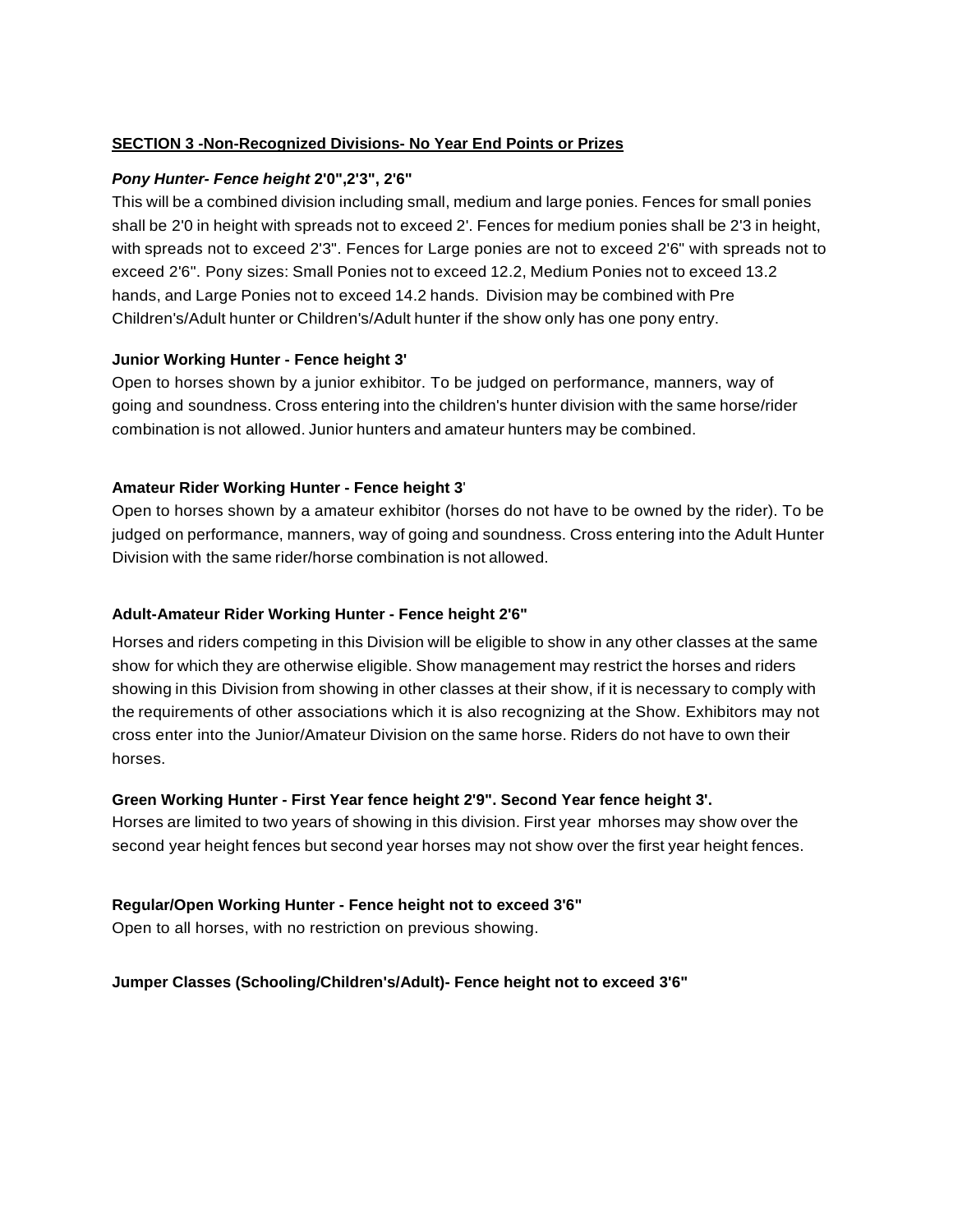## *Hunter Derby Guideline- heights- 2'3", 2'6"- Hunter Round (8 fences), Handy Hunter Round (at least 6 )= These are minimum guidelines provided to show management, however this will not be a recognized CEC class.*

*Open to Junior and Adult Amateur riders and their horses eligible for a monetary reward at each show. Riders and horses must currently be in a division showing 2'3" or higher to participate in a Hunter Derby. The class is to be judged as a hunter round with a handy component. One horse and rider combination at each show. A rider may show more than one horse in the hunter derby. The top horse and rider combination will receive a monetary reward. Derby entry fees will be \$35. And \$20 per rider will go toward the monetary reward for class payout. Payout will be based on a percentage of 50%- 1st, 20%- 2nd, 15%- 3rd, 10%- 4th, 5%- 5th. Show management will maintain \$15 for show expenses. It is recommended but not required that the Derby maintain at least 6 entries to run the Derby. The Hunter Derby must have at least two entries to take place at a horse show. Short Stirrup, Long Stirrup, Crossrail, Walk/Trot/Canter, and Walk/Trot Riders are not eligible for this class. Future Hunter riders who are advanced riders riding green horses are eligible show a different horse that is jumping 2'3" or higher. Future Hunter horses that can not jump over 2'0" are not eligible. \*\*Not a CEC Awards Class\*\**

**Class Entries:** Two entries are necessary to fill a class, and to accumulate points, otherwise the following divisions may be combined at proper fence heights:

- Short and Long Stirrup Hunter
- Short and Long Stirrup Equitation
- Pre-Child/Adult Hunter and Children's/Adult Hunter, Pony Hunter, Thoroughbred Hunter
- Schooling Hunter and Pre-Green Hunter
- All Age Group Equitation Divisions (11 and Under, 12-14, 15-17, Adult)

Show management and the points secretary must be notified which division they would like their points to count.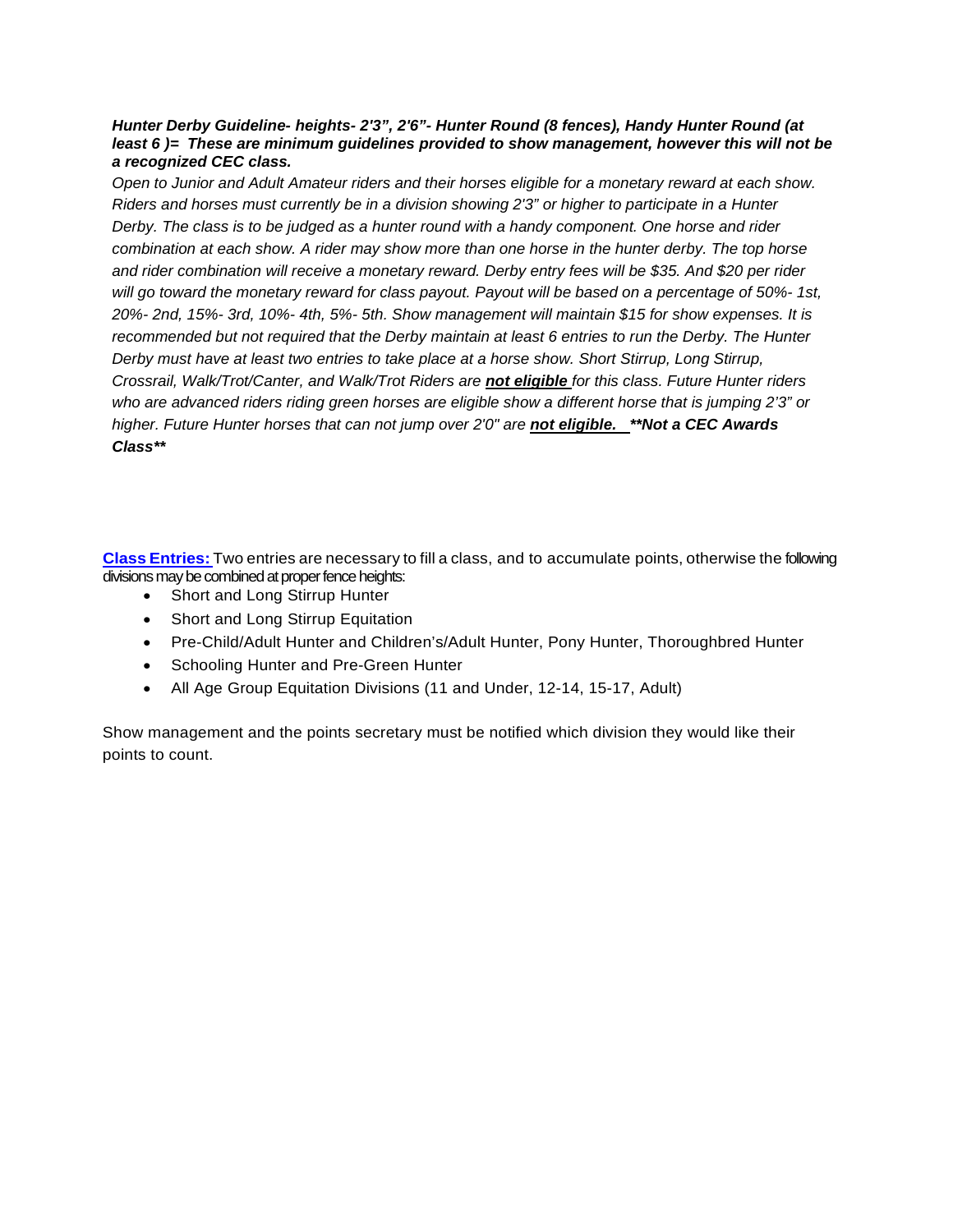## **Year End Points –Champion and Reserve Champion Calculation**

- Annual memberships required:
	- o Horse must be current member in order to accumulate hunter points
	- o Rider must be current member in order to accumulate equitation points.
- There must be at least two or more riders in a class for points to count towards year end awards and Champion and Reserve at a horseshow.
- There must be two hunter over fences classes and one hunter under saddle class to award Champion and Reserve at a horse show in hunter divisions.
	- o The horse with the most points in that division will be Champion- (20 pts)
	- o The horse with the  $2^{nd}$  most points in that division will be Reserve Champion –(12) pts)
	- o Ties for Champion and Reserve are broken by the horse in hunter classes that have the most points over fences in that division.
	- $\circ$  If a tie still occurs based on the first tie breaker rule, show management may request an Under Saddle hack off for Hunter divisions.
- There must be one Equitation, one Under Saddle, and one Pleasure class in Walk/Trot, and Walk/Trot/Canter to award champion and reserve champion.
	- o Ties for Champion and Reserve in Walk/Trot, Walk/Trot/Canter are broken by the rider who has the most points in Equitation since points are carried in the riders name.
	- o If a tie still occurs based on the first tie breaker rule, show management may request an Equitation Flat phase return for the Walk/Trot or Walk/Trot/Canter division.
- Champion and Reserve Champion points are not accumulated for Equitation divisions (11 and Under, 12-14, 15-17, Adult, CEC Equitation, Crossrail Equitation)
	- o However some shows reserve the right to award Champion and Reserve Champion ribbons to the high point winners for their divisions at their horse shows.

If the number of entries warrants a split division, then Champion and Reserve Champion should be awarded for each section as long as the requirements listed above are met.

**Hunter Points-** A rider must register his/her horse for membership with CEC in order for the horse to earn points in their division for year end awards. (Schooling Hunter, Pre-Green Hunter, CEC Hunter, Pre-Child/Adult Hunter, Children's/Adult Hunter, CEC Hunter, CEC Scholarship, Crossrail Hunter, CEC TIP Class, (Points on Hunter Page), Future Hunter (Points on Equitation Page) \*Points will be added from the date the membership registration is received.

**Equitation Points-** A rider must register himself/herself for membership with CEC in order for the rider to earn points in an equitation division for year end awards. (Walk/Trot, Walk/Trot/Canter, Crossrail Equitation, Beginner/Future Rider Equitation, CEC Equitation, 11 and Under Equitation, 12-14 Equitation, 15-17 Equitation, Adult Equitation, Medal Equitation

\*Points will be added from the date the membership registration is received.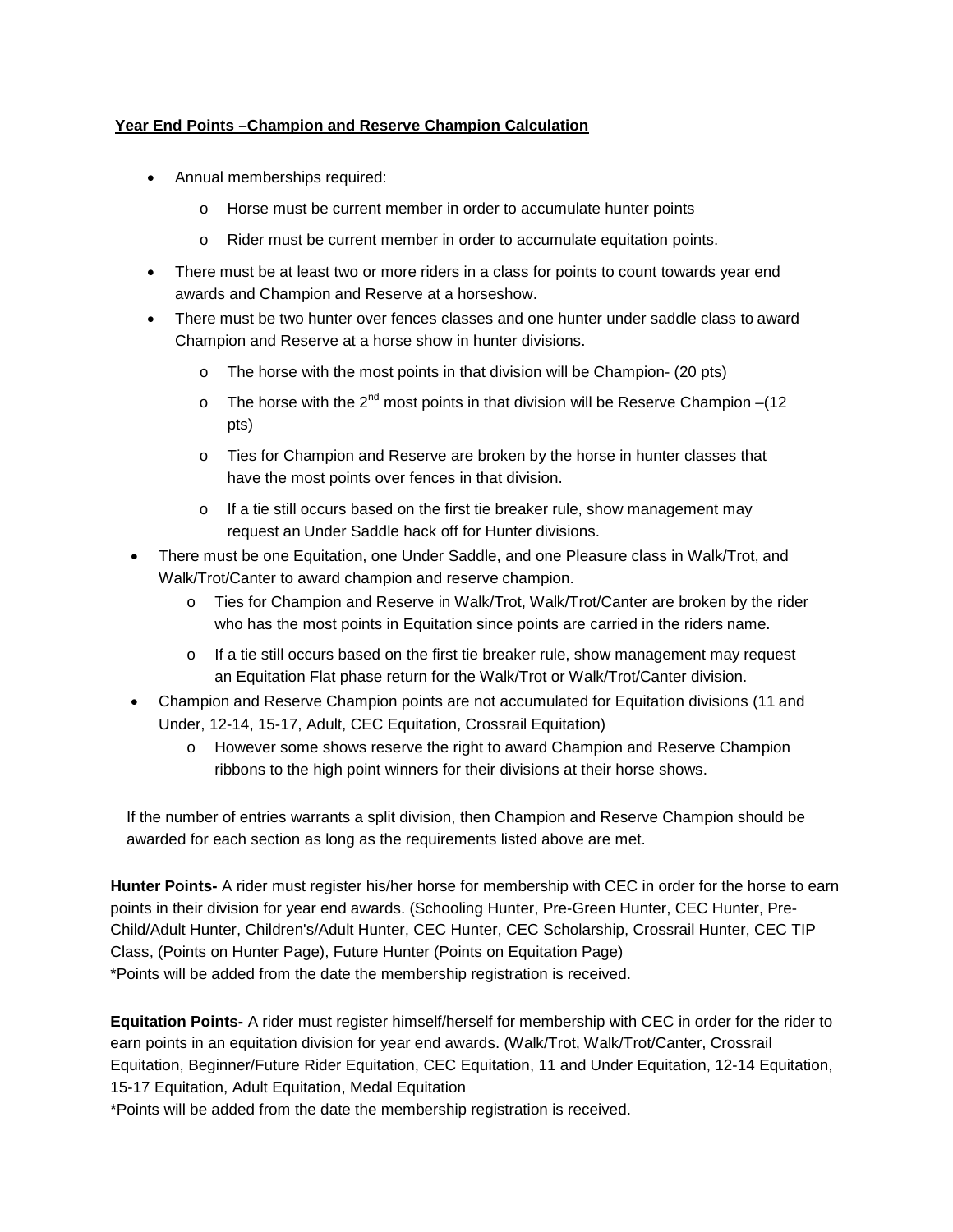## **CEC POINT SYSTEM**

Place in Class Points

1st 10 2nd 6 3rd 4 4th 2 5th 1 6th .5 Champion 20 Reserve 12

## **Year End Awards**

**Champion, Reserve, and 3rd-6th Place Ribbons**- Schooling Hunter, Pre-Green Hunter, CEC Hunter, CEC Equitation, Pre-Child/Adult Hunter, TIP Low Hunter, CEC Scholarship, Children's/Adult Hunter, Future Hunter, Age Group Equitation, CEC Medal

**Champion, Reserve, and 3rd-8th Place Ribbons**- Short Stirrup Hunter & Equitation, Long Stirrup Hunter & Equitation

**Champion, Reserve, and 3rd-10th Place Ribbons-** Crossrail Hunter & Equitation, Walk/Trot/Canter, Walk/Trot

**Participation Recognition-** Beginner Walk/Trot and Leadline

- $\triangleright$  Champion and Reserve Champion winners will receive a prize in addition to their ribbons
- Divisions with only 1-2 horses/riders accumulating points will receive Champion and Reserve Champion Ribbons only- (no prizes)
- $\triangleright$  CEC Medal and CEC Scholarship winners receive ribbons only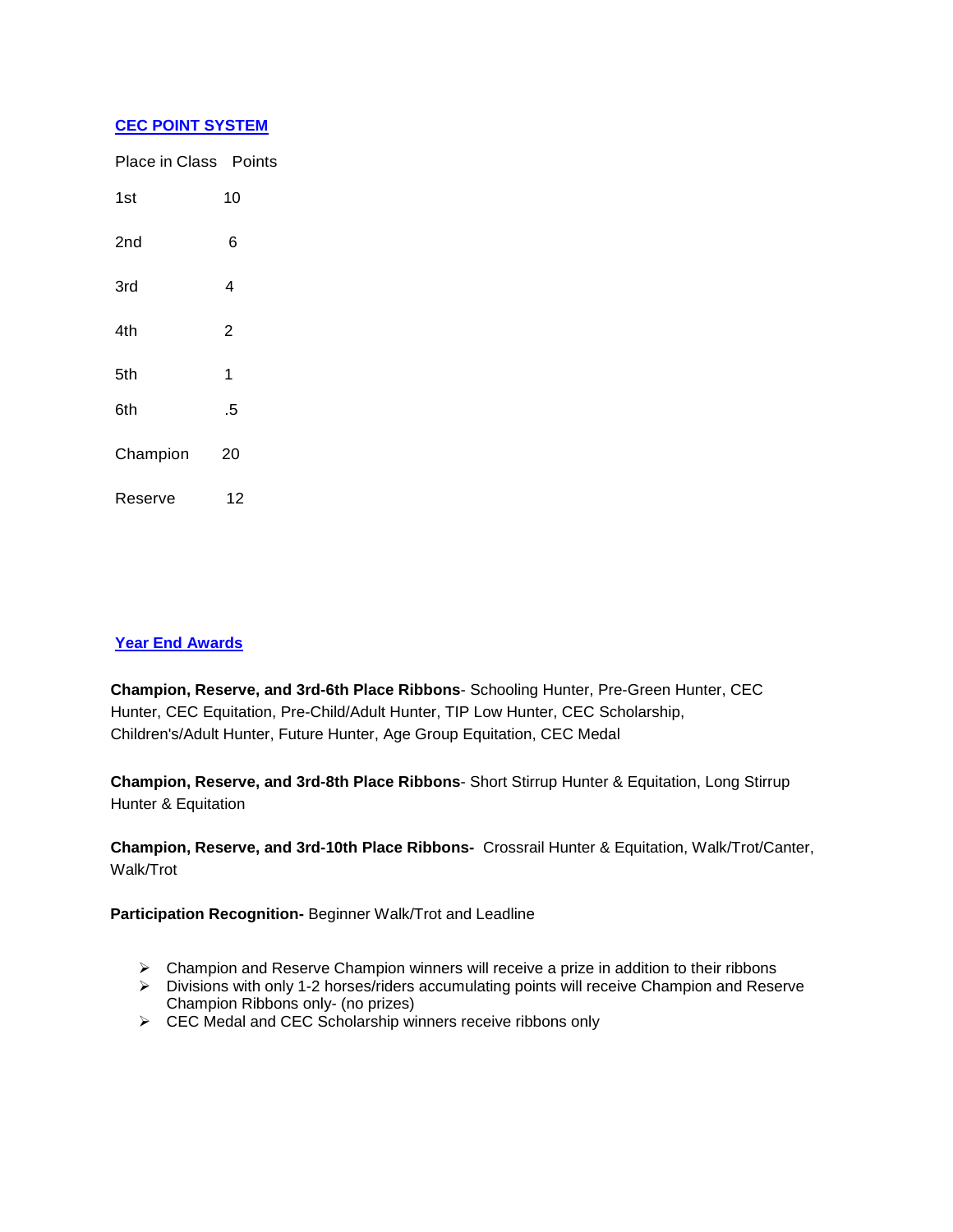#### **General Rules and Regulations**

#### **Prize lists**

Must be mailed out 30 days form show date and anyone riding under the judge (such as lessons or coaching) may not do so 25 days before the show.

#### **Judges Rule**

Judges should not judge the same show ring more than 2 times in the same show season. Judges should not judge same show two years in a row. Judges should not be directly associated with the trainer/show manager (related, boarding, student receiving instruction, employed). Riders should not show under a judge if they have received instruction in the last 25 days from that person. It is the responsibility of the rider, rider's parent, and/or trainer to ensure a rider does not show under someone who is related to a judge or has a financial commitment or a personal tie (living with or on their property, boarding, participating in their riding program).

#### **Ring Procedure**

Show management reserves the right to close a class. Show management determines which class in one ring takes priority over a class in another ring. The announcer, gate crew, and trainers should contact the show manager when delaying a class for approval or requesting to close a class.

#### **Courses-**

Horse show fences and course construction are the responsibility of show management. A hunter course shall be any course which management deems a fair test of a show hunter. Fences shall simulate obstacles found in the hunting field such as a natural post and rail, brush, stone wall, white board fence or gate, chicken coup, aiken, hedge or oxer. A ground line is recommend for all fences. Course diagrams must be posted before the scheduled time of the class. The diagram of the course must show the obstacles and the order and direction from which the obstacle must be taken. Fence distances of 90' from base to base must be indicated on the diagram so that striding may be determined.

#### **Horse/Pony Use Rule**

Horses/ponies are not allowed to be used more than 10 classes per show in which 7 of those may be jumping classes.

#### **Acceptable Equipment**

Trainers/Riders must be familiar with acceptable legal bits and riding equipment allowed in the show ring based on USEF rules. A judge/show manager may disqualify a rider and/or excuse the rider from the show ring if appropriate equipment in not being used properly.

#### **Bell Boots and Wraps**

These are not allowed in Hunter Divisions but may be used in Equitation and Medal classes if appropriate. The only exception to this rule is upon judge's approval prior to showing (ie. muddy and/or deep footing)

## **Martingales**

Are allowed in the walk/trot, walk/trot/canter and the cross-rails hunter undersaddle and equitation flat class. All other divisions do not allow Martingales in under saddle/flat classes.